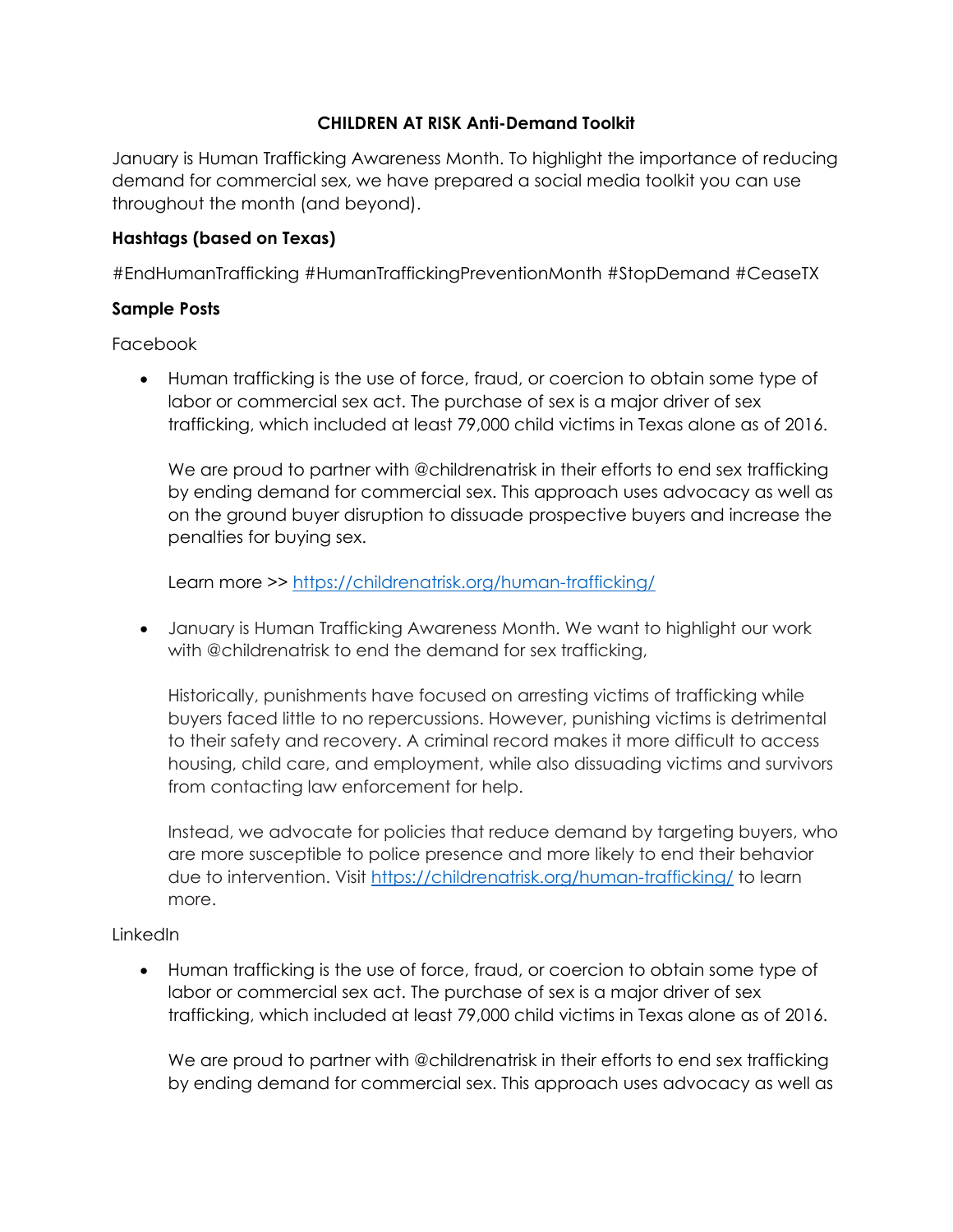on the ground buyer disruption to dissuade prospective buyers and increase the penalties for buying sex.

Learn more >><https://childrenatrisk.org/human-trafficking/>

• January is Human Trafficking Awareness Month. We want to highlight our work with @childrenatrisk to end the demand for sex trafficking,

Historically, punishments have focused on arresting victims of trafficking while buyers faced little to no repercussions. However, punishing victims is detrimental to their safety and recovery. A criminal record makes it more difficult to access housing, child care, and employment, while also dissuading victims and survivors from contacting law enforcement for help.

Instead, we advocate for policies that reduce demand by targeting buyers, who are more susceptible to police presence and more likely to end their behavior due to intervention. Visit<https://childrenatrisk.org/human-trafficking/> to learn more.

# **Twitter**

- In 2021, Texas became the first state to make buying sex a state jail felony on the first offense. This incentivizes state agencies to prioritize arresting buyers. Visit <https://childrenatrisk.org/human-trafficking/> to learn more about how to #StopDemand and #EndHumanTrafficking @childrenatrisk
- Victims of human trafficking are targeted by traffickers based on vulnerabilities like homelessness, poverty, and addiction. Giving them a criminal record makes recovery exponentially more difficult. That's why we must #StopDemand if we want to #EndHumanTrafficking.
- January is #humantraffickingawarenessmonth follow @childrenatrisk for information on their work #StopDemand and #EndHumanTrafficking.